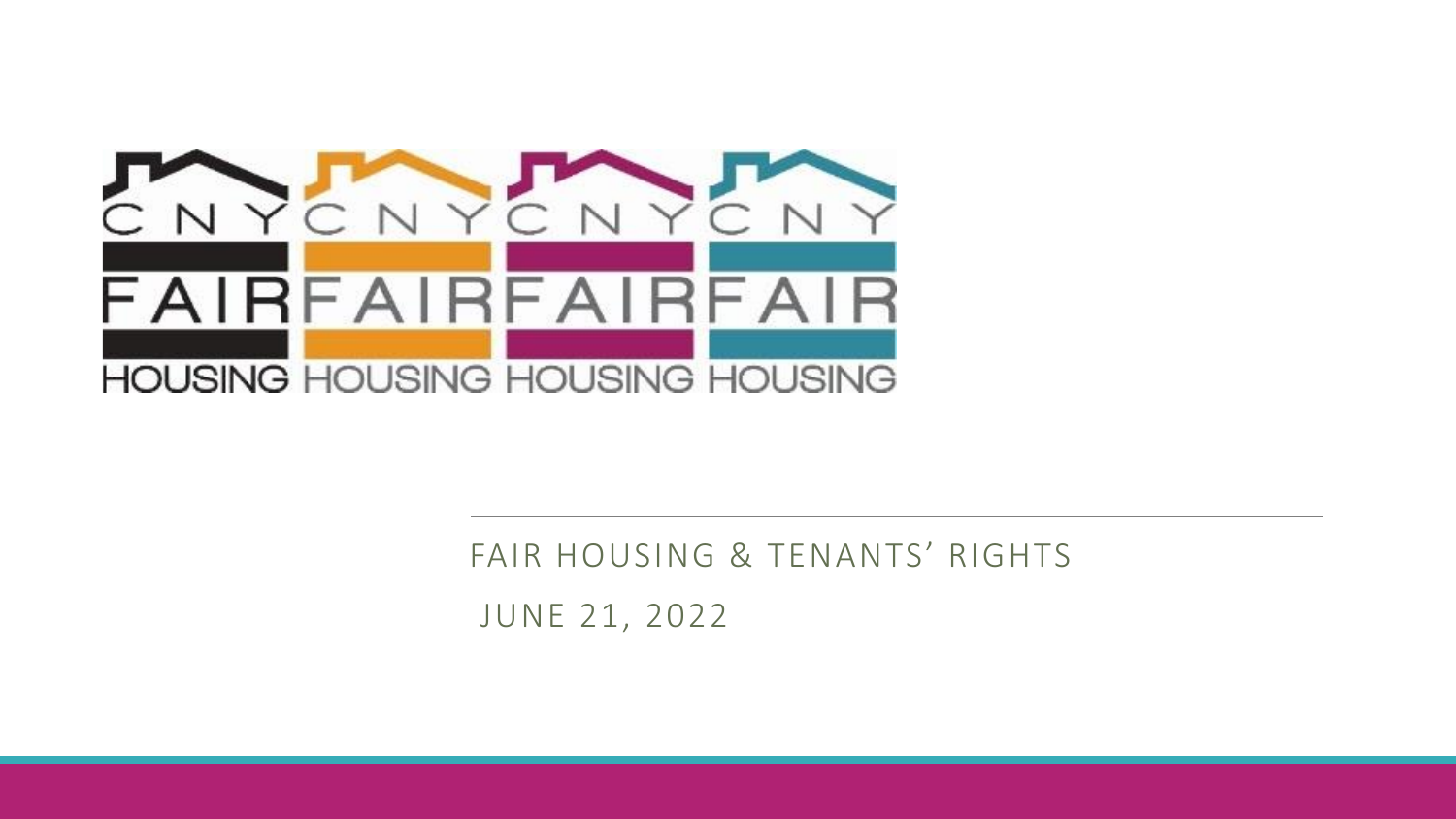#### About CNY Fair Housing

- Private, non-profit organization founded in 1991
- Investigate housing discrimination and provide legal representation to victims of discrimination

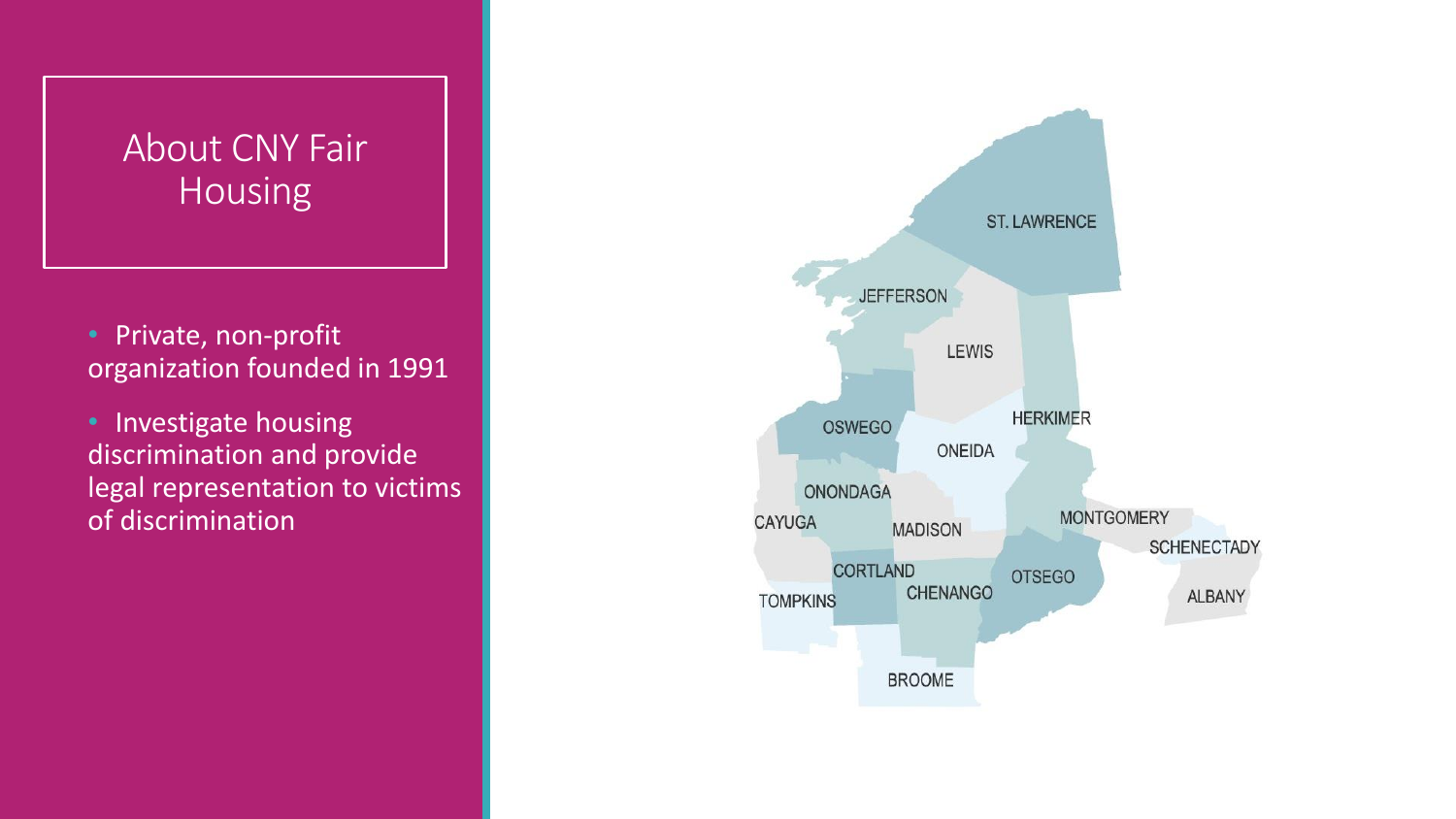# CNY Fair Housing Services

- •Investigate complaints of discrimination
- •Conduct undercover testing
- •Provide counseling and advocacy to individuals whose housing rights are being violated
- •Provide legal representation to victims
- •Conduct education and outreach on fair housing rights and responsibilities
- •Conduct research and engage in advocacy to increase housing opportunity



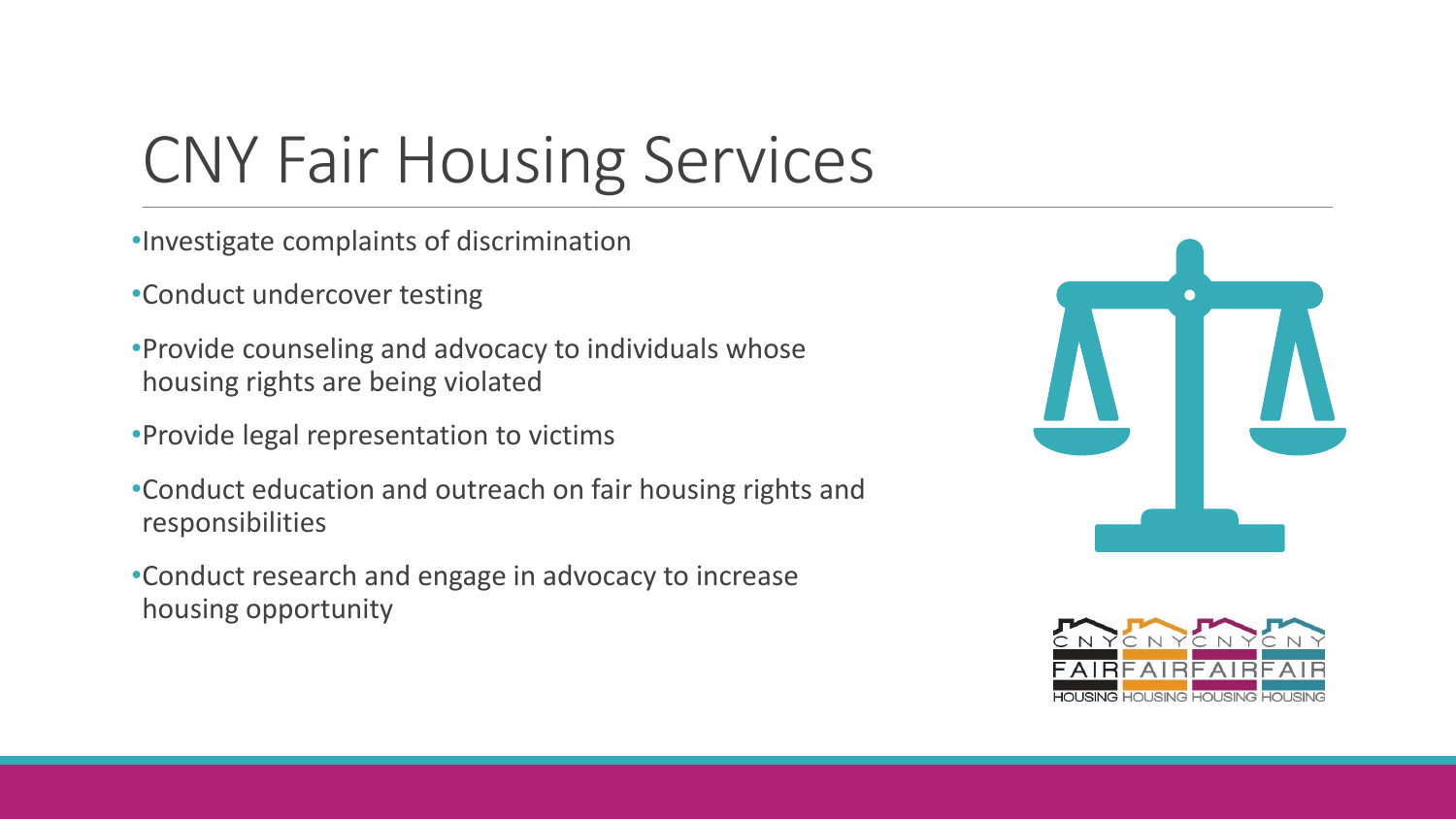### Who (and what) is covered by fair housing laws?

#### •**Fair Housing laws apply to:**

- Landlords
- Housing staff
- Leasing agents
- Management companies
- Real estate brokers
- Owners
- Homeowner's insurers
- Mortgage lenders
- Municipalities

#### **What housing is covered?**

- In New York State, any housing except owner-occupied buildings with two or less units are covered by fair housing laws
- Race and color protections apply to every housing unit
- However, under certain circumstances, agerestricted senior housing is permitted

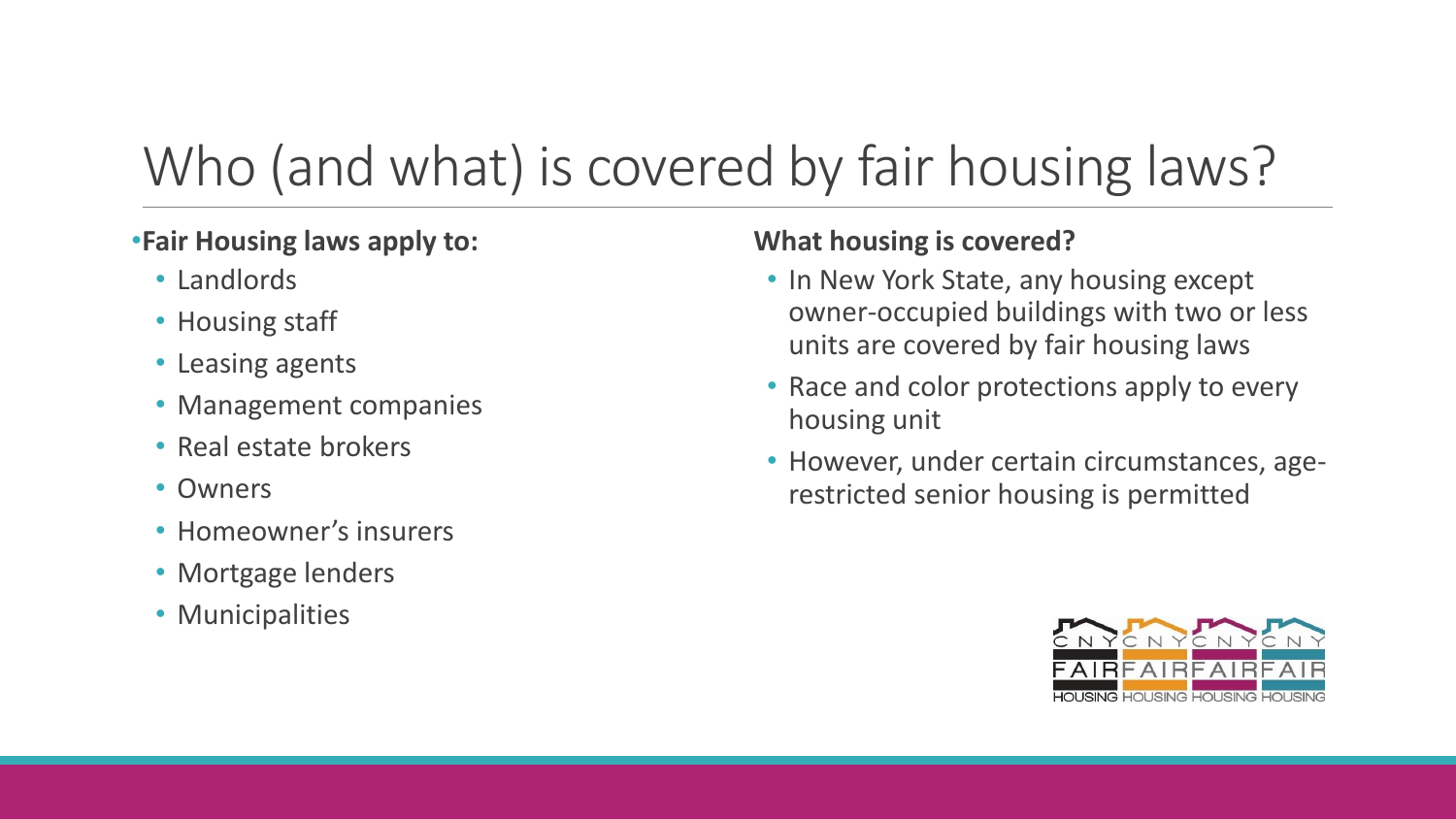### Protected Classes Under Fair Housing Laws

#### **Federal Law:**

- Race
- Color
- National Origin
- Religion
- Sex/Gender
- Disability
- Familial Status

#### **State Law:**

- Age
- Marital Status
- Military Status
- Sexual Orientation
- •Gender Identity
- •Source of Income



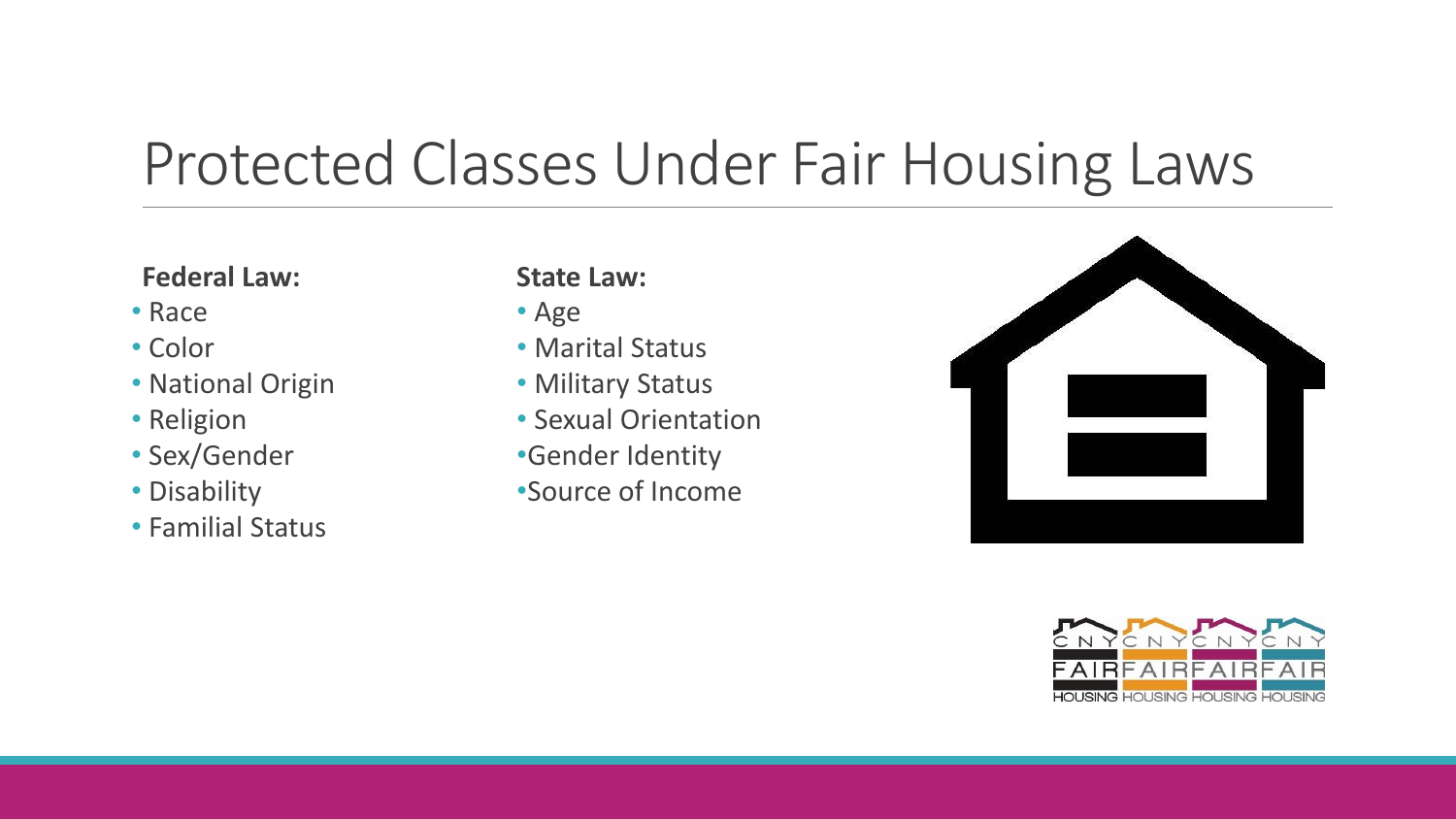# Prohibited Conduct

- A landlord cannot, on the basis of a protected class:
	- Refuse to rent or sell an apartment or house
	- Lie about availability of housing
	- Set less favorable terms and conditions
		- Charge higher rents
		- Insist on month-to-month instead of one-year lease
		- Require more invasive background checks
	- Steer applicants into or away from certain areas of a building or to different buildings or neighborhoods to segregate populations

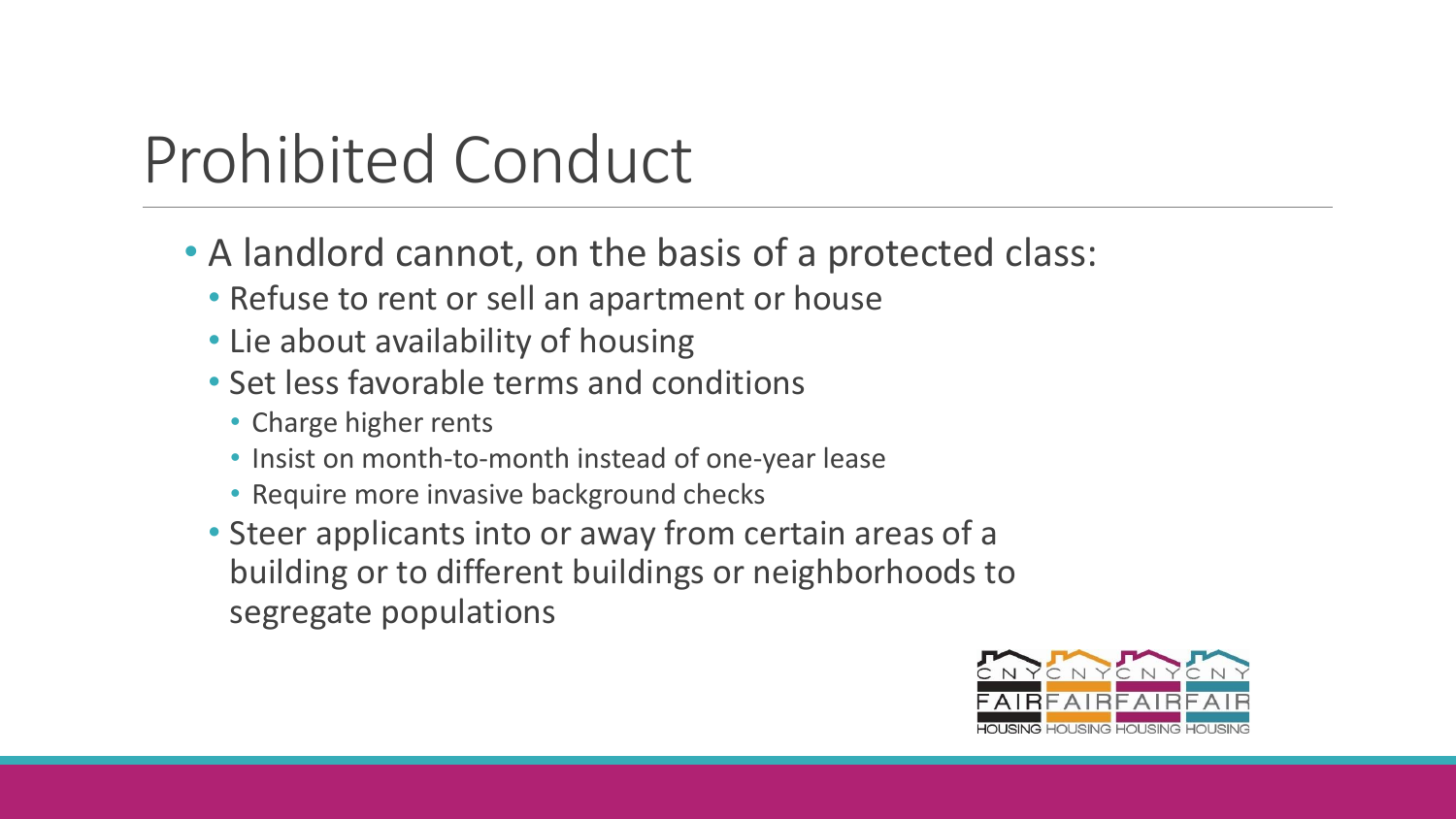

We haven't made any progress': Black homeownership is stuck near 30-year lows





# Race & Homeownership

The Current 30% Point Gap Between Black and White Homeownership is Greater Than It Was in 1968 Prior to the Passage of the Federal Fair Housing Act

Today, the Homeownership Rate for Black College Graduates (56.4%) is Lower Than for White High School Drop-Outs (60.1%)

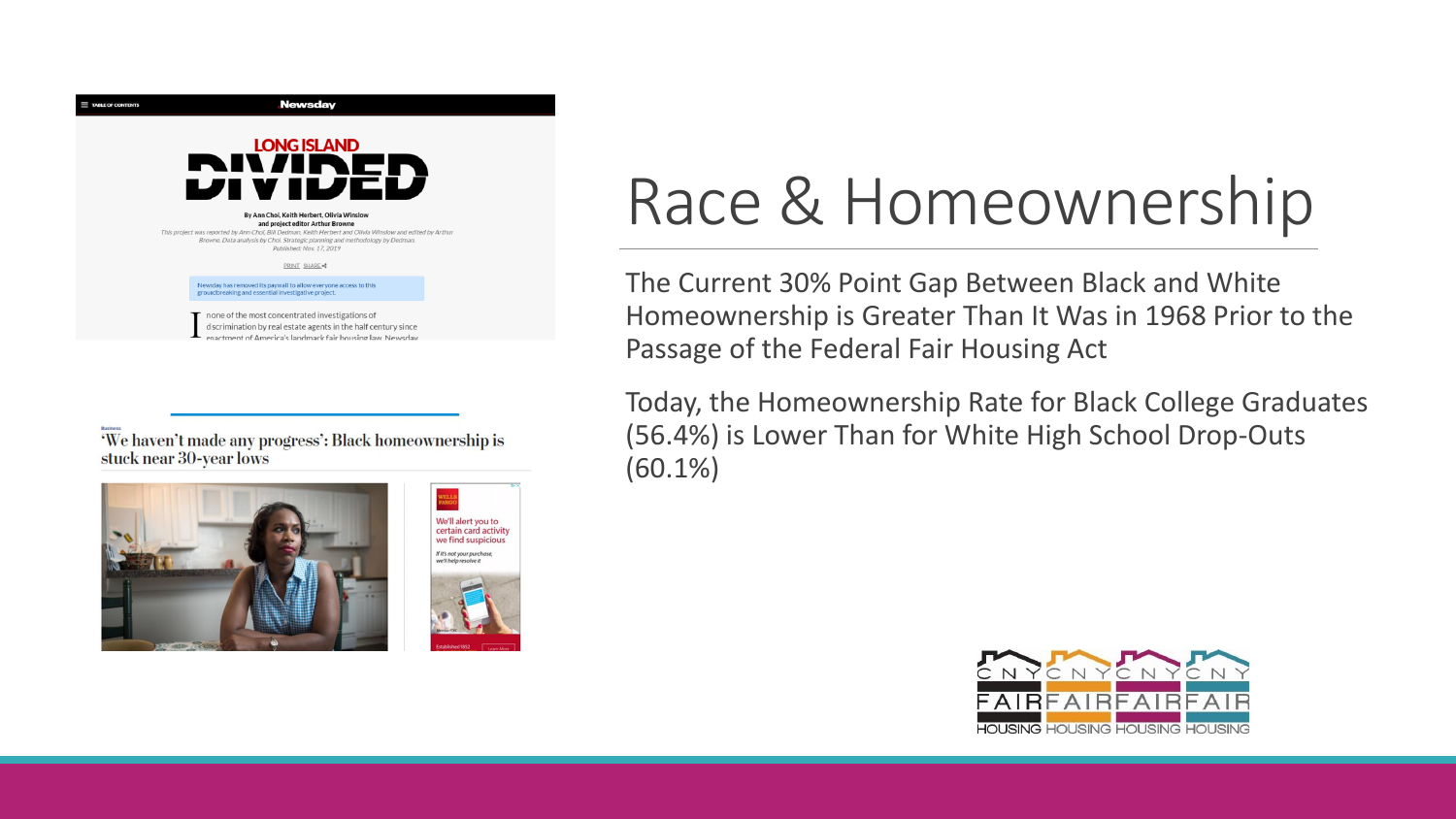## Real Estate-Related Transactions



Discrimination in Residential Real Estate-Related Transactions

- **Discrimination in making available or in the terms** or conditions of the transaction
- **<u>■ Includes:</u>** 
	- Making or purchasing of loans or providing other financial assistance for a dwelling or secured by residential real estate
	- **The selling, brokering, or appraising of residential real property**

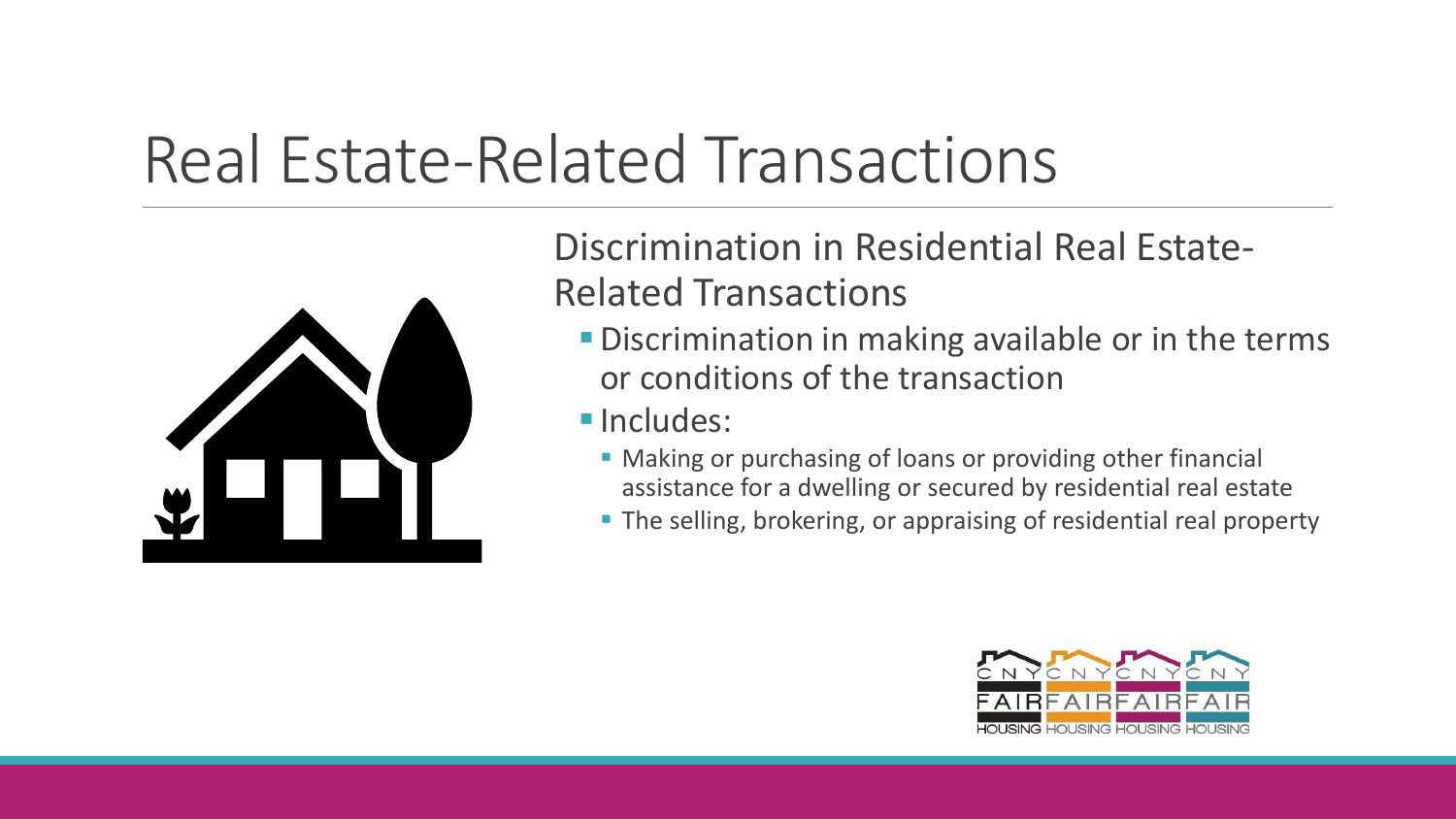# Prohibited Conduct - Lending

#### Discrimination in lending

• Historically, African-American and Latinx borrowers have been steered to riskier and more expensive mortgage products despite their qualifications

Issues to watch for:

- Maternity leave
- Language access
- Customer service differences
- VAWA compliance

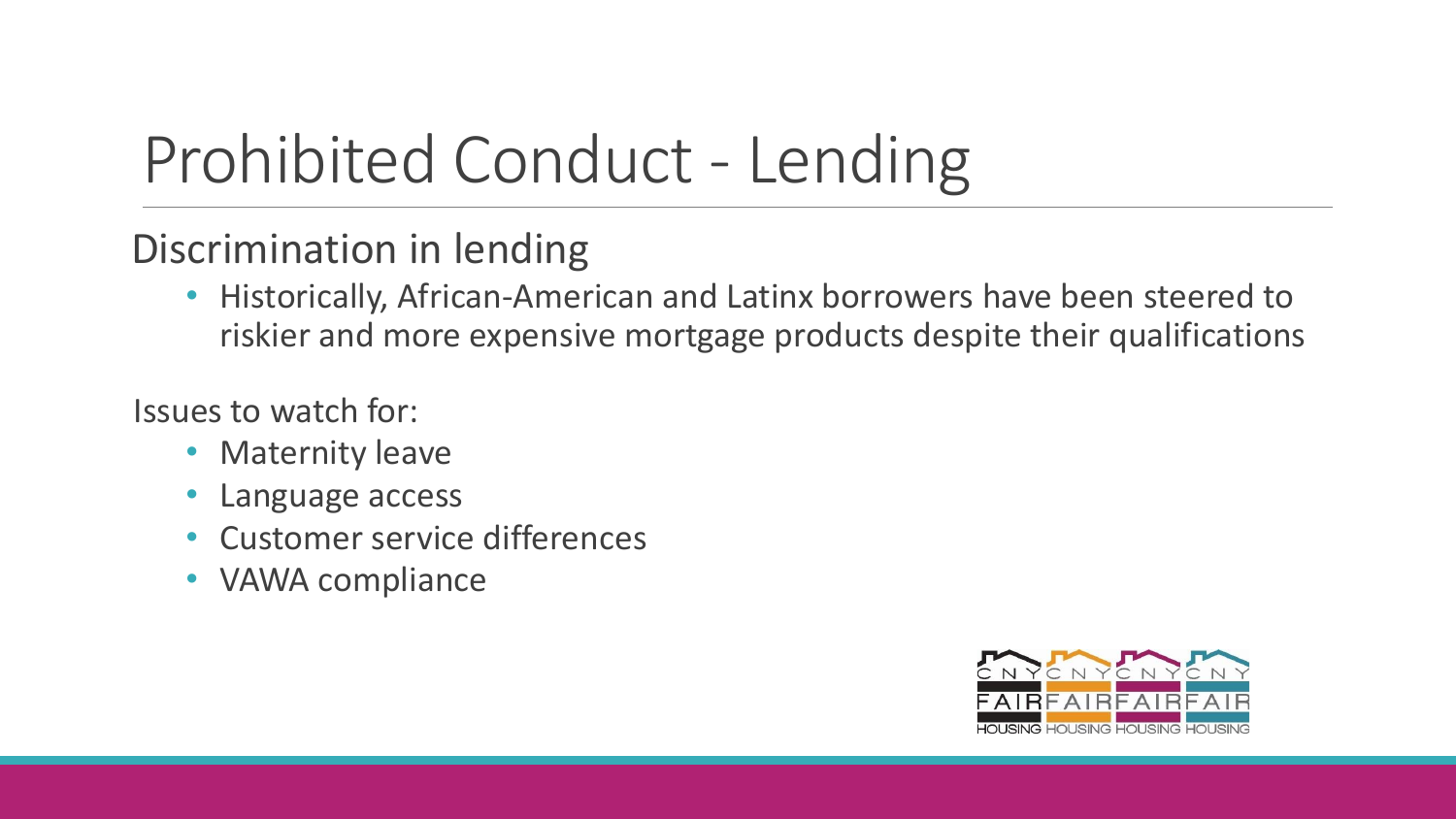Prohibited Conduct – **Insurance** 

#### Examples:

- **Homeowner's insurance** 
	- Redlining of neighborhoods
	- **· Differences in coverage levels**
	- **· Differences in discounts offered**
- **•Discrimination in liability insurance for** landlords due to Section 8

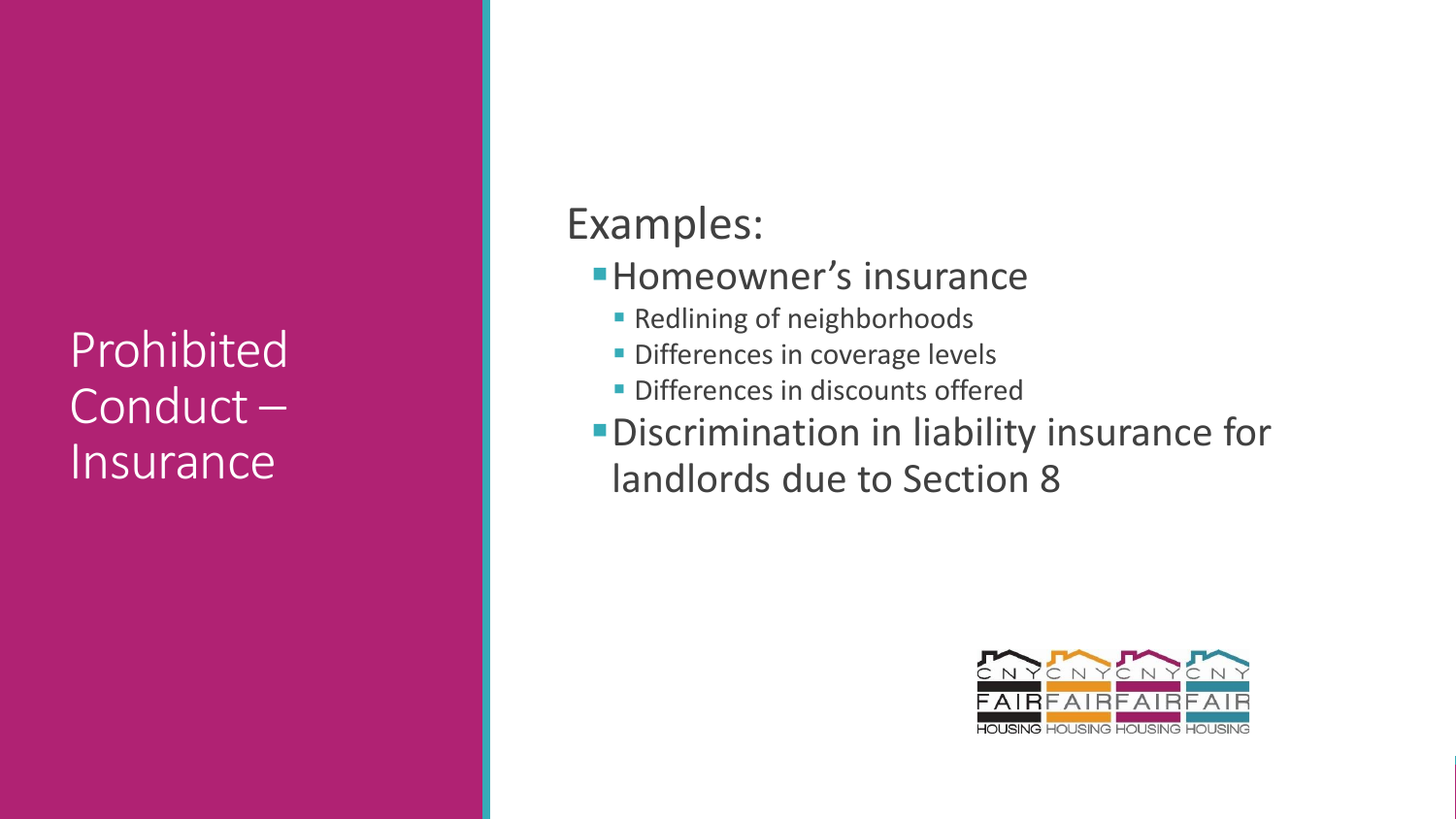

#### Discriminatory Advertising

It is illegal to post, or cause to be posted, any advertising or statement that indicates a preference, limitation, or discrimination

**This includes posted signs, newspapers,** Craigslist, Facebook, and others

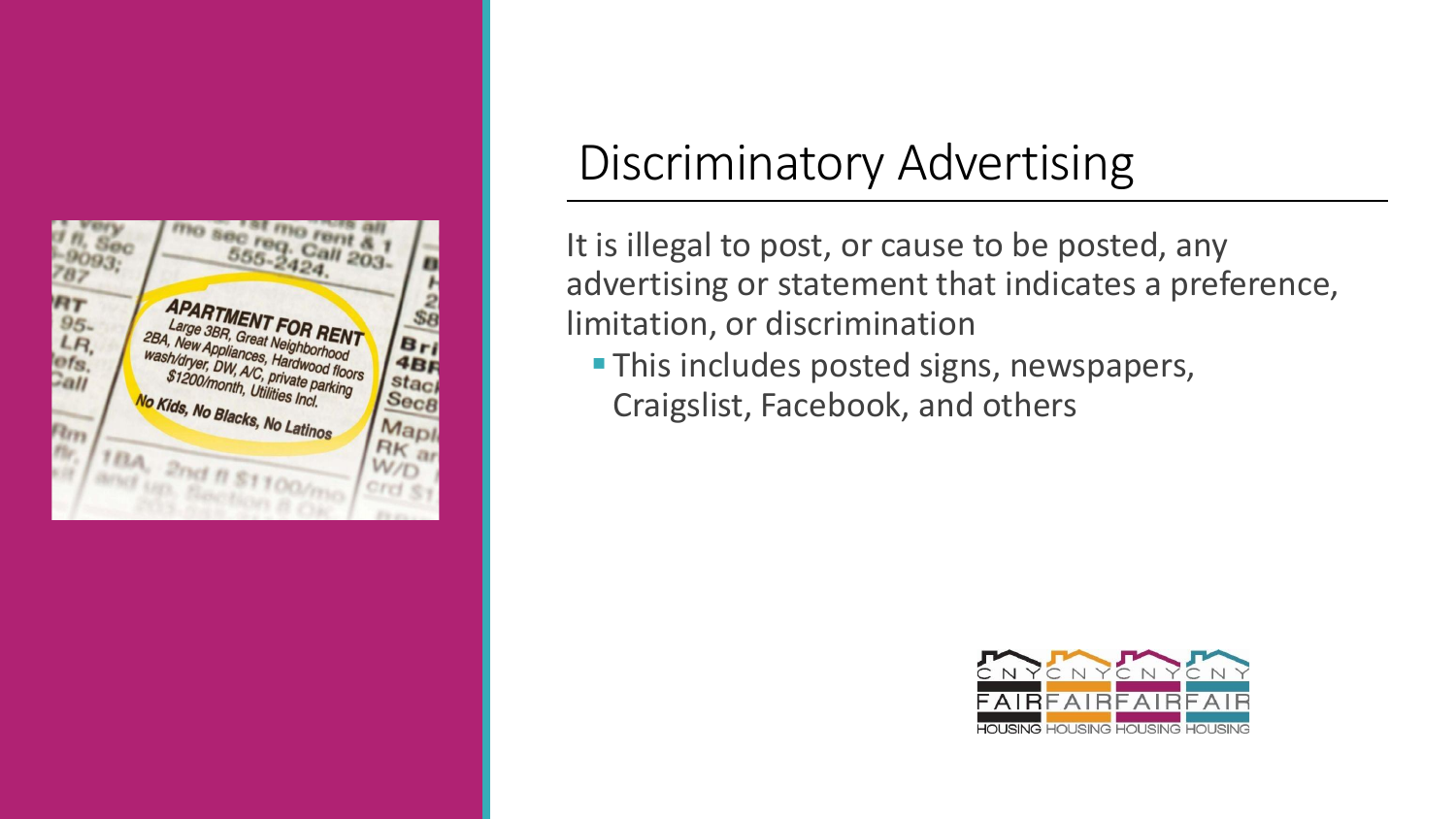## Familial Status



Familial Status: families with children under the age of 18, pregnant women, anyone who has or is trying to obtain custody of minor children (adoption, foster care, grandparents)



Landlords can limit the number of people that live in an apartment, but it has to be based on the size of the apartment.

Very small bedrooms can be limited to one person Large bedrooms may be able to have three people Children under 2 do not count when determining the number of people per bedroom.

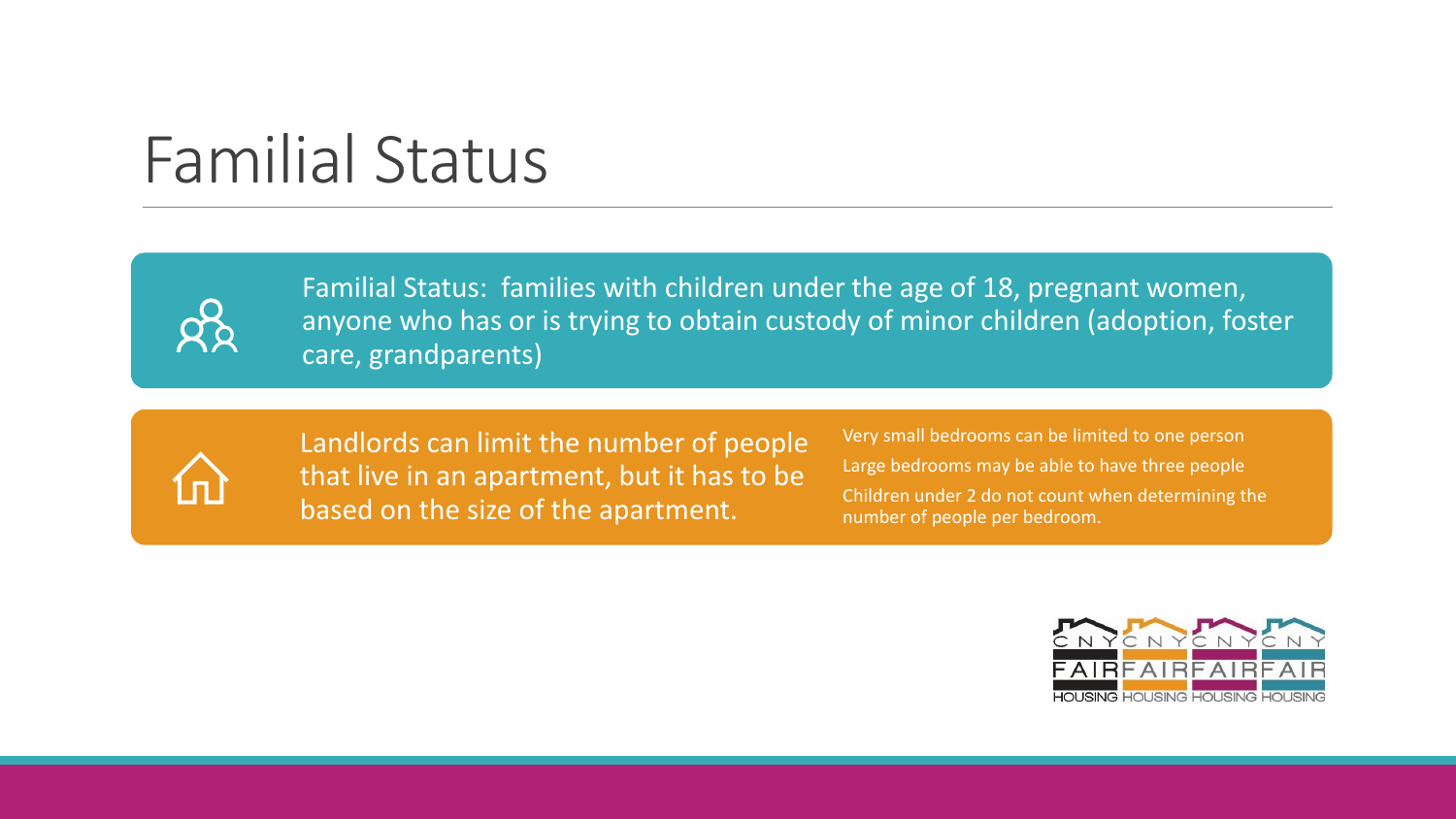## Source of Income









NEW LAW THAT TOOK EFFECT IN 2019 IN NEW YORK STATE

CANNOT BE DENIED HOUSING OR TREATED DIFFERENTLY BECAUSE YOU RECEIVE SECTION 8 OR PUBLIC ASSISTANCE

REFUSING TO TAKE ERAP FUNDS IS SOURCE OF INCOME DISCRIMINATION

LANDLORDS MUST BASE INCOME REQUIREMENTS ON THE TENANT'S SHARE OF THE RENT

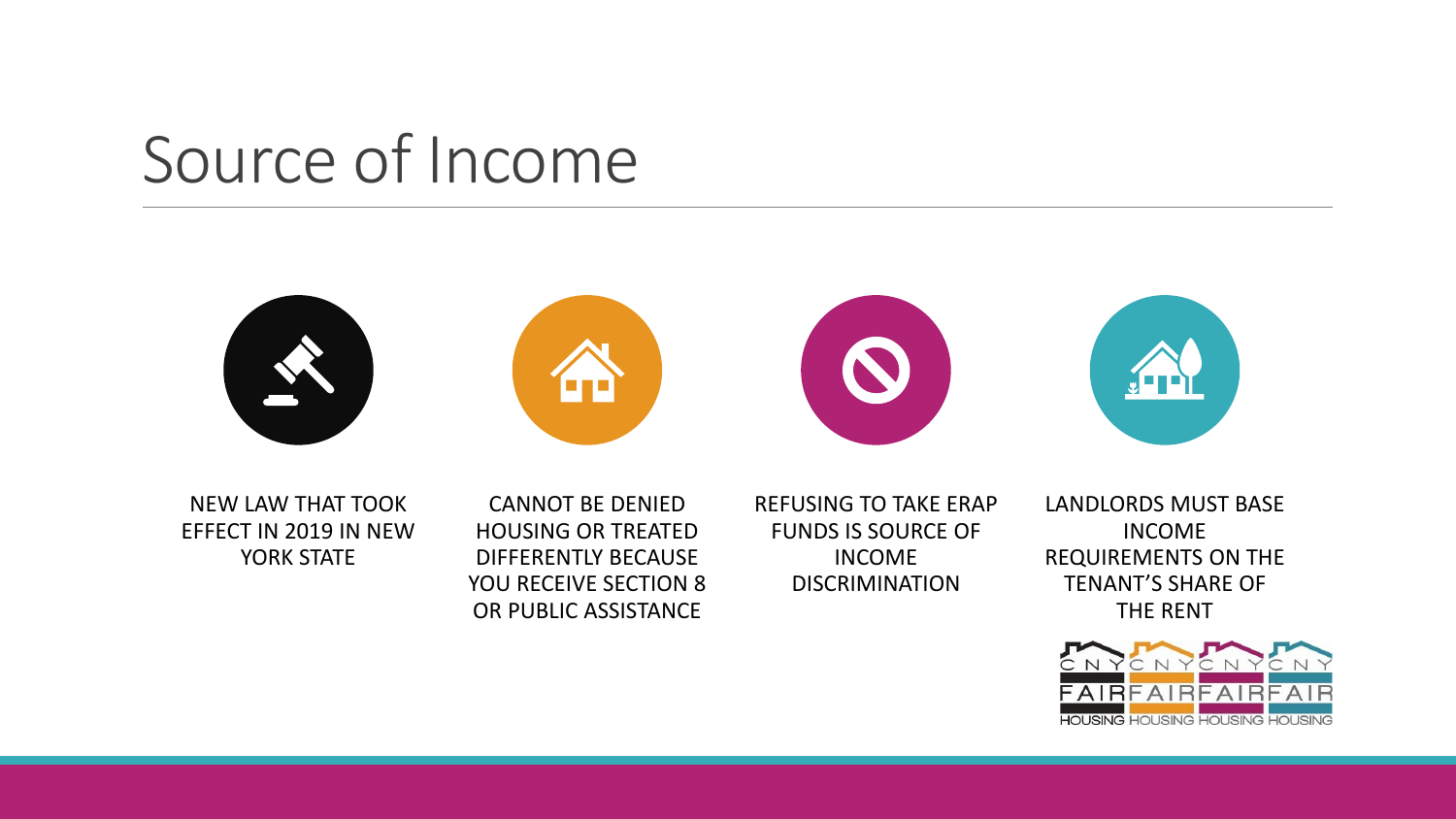# **Disability**

Disability under the Fair Housing Act is defined as, ""Any person who has a physical or mental impairment that substantially limits one or more major life activities; has a record of such impairment; or is regarded as having such an impairment."

Examples include mobility impairments, mental illness, developmental disabilities and others.

Housing providers:

- Cannot refuse to rent or sell to prospective residents based upon their disability;
- Are obligated to provide equal access and opportunity for persons with disabilities to use and enjoy the housing.

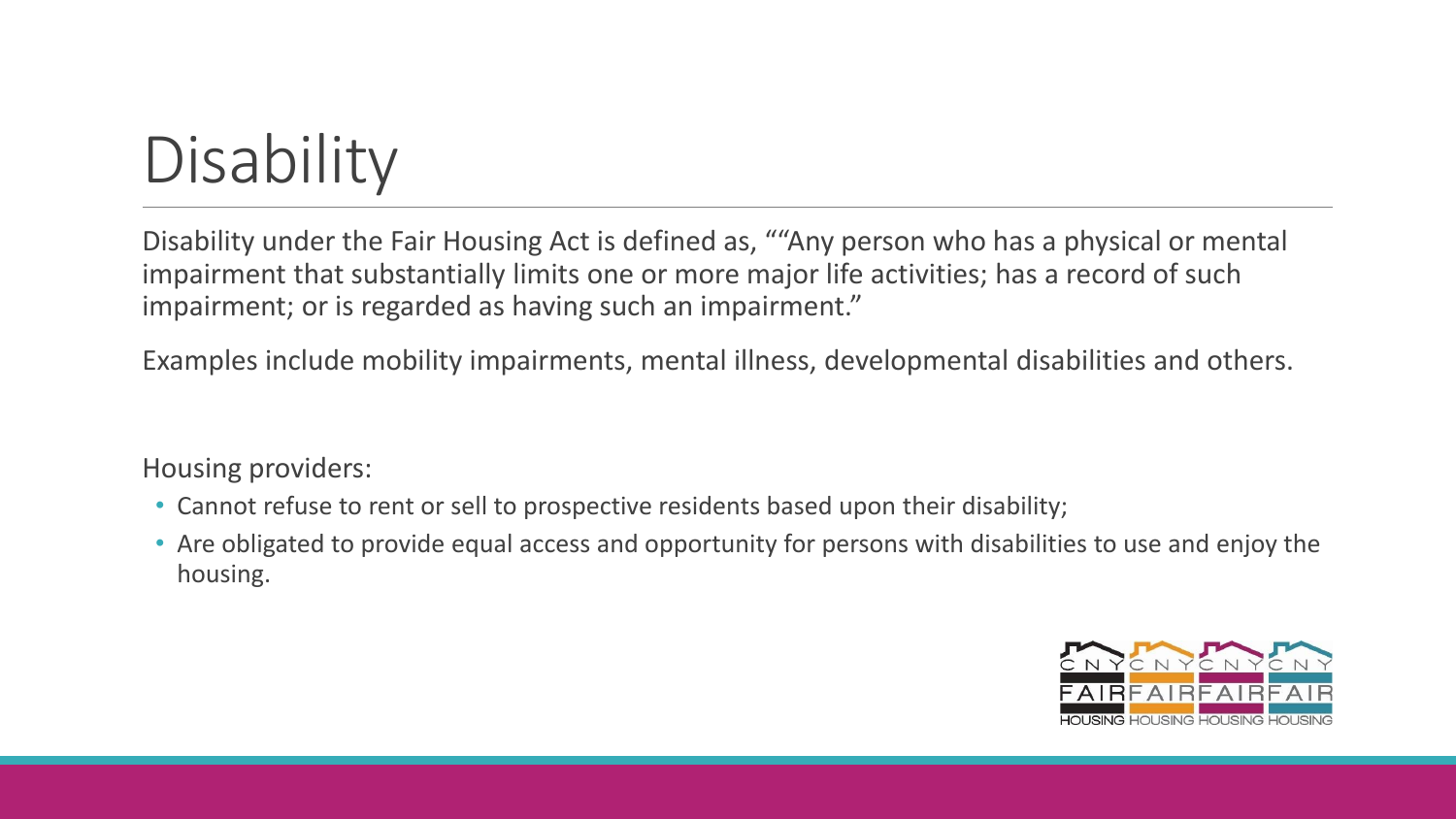#### Reasonable Accommodations

Accommodation: a change, exception, or adjustment in normal rules, policies, practices, or services offered by a housing provider to allow persons with disabilities the full use and enjoyment of their dwelling and related facilities.

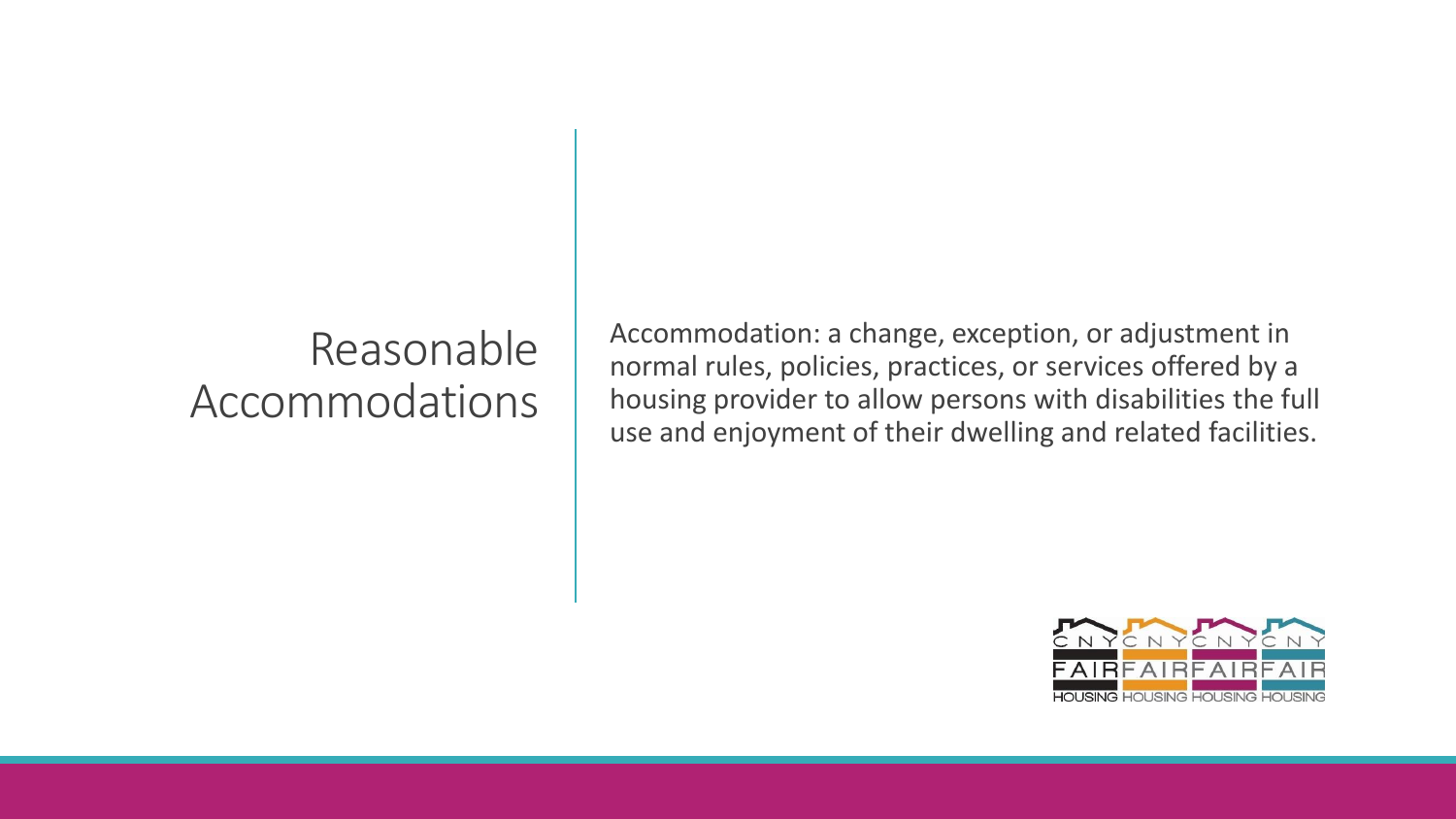## Reasonable Accommodations - Examples

| <b>ASSISTANCE</b>   |  | <b>ASSIGNED</b>       |                     | <b>TRANSFERRING</b> |                                                                        | <b>COMMUNICATION</b> |  |
|---------------------|--|-----------------------|---------------------|---------------------|------------------------------------------------------------------------|----------------------|--|
| <b>ANIMALS</b>      |  | <b>PARKING SPACES</b> |                     | UNITS               |                                                                        | <b>METHODS</b>       |  |
| <b>TRASH PICKUP</b> |  |                       | <b>SNOW REMOVAL</b> |                     | <b>LENIENCY FOR</b><br><b>BEHAVIOR THAT</b><br><b>VIOLATES A LEASE</b> |                      |  |

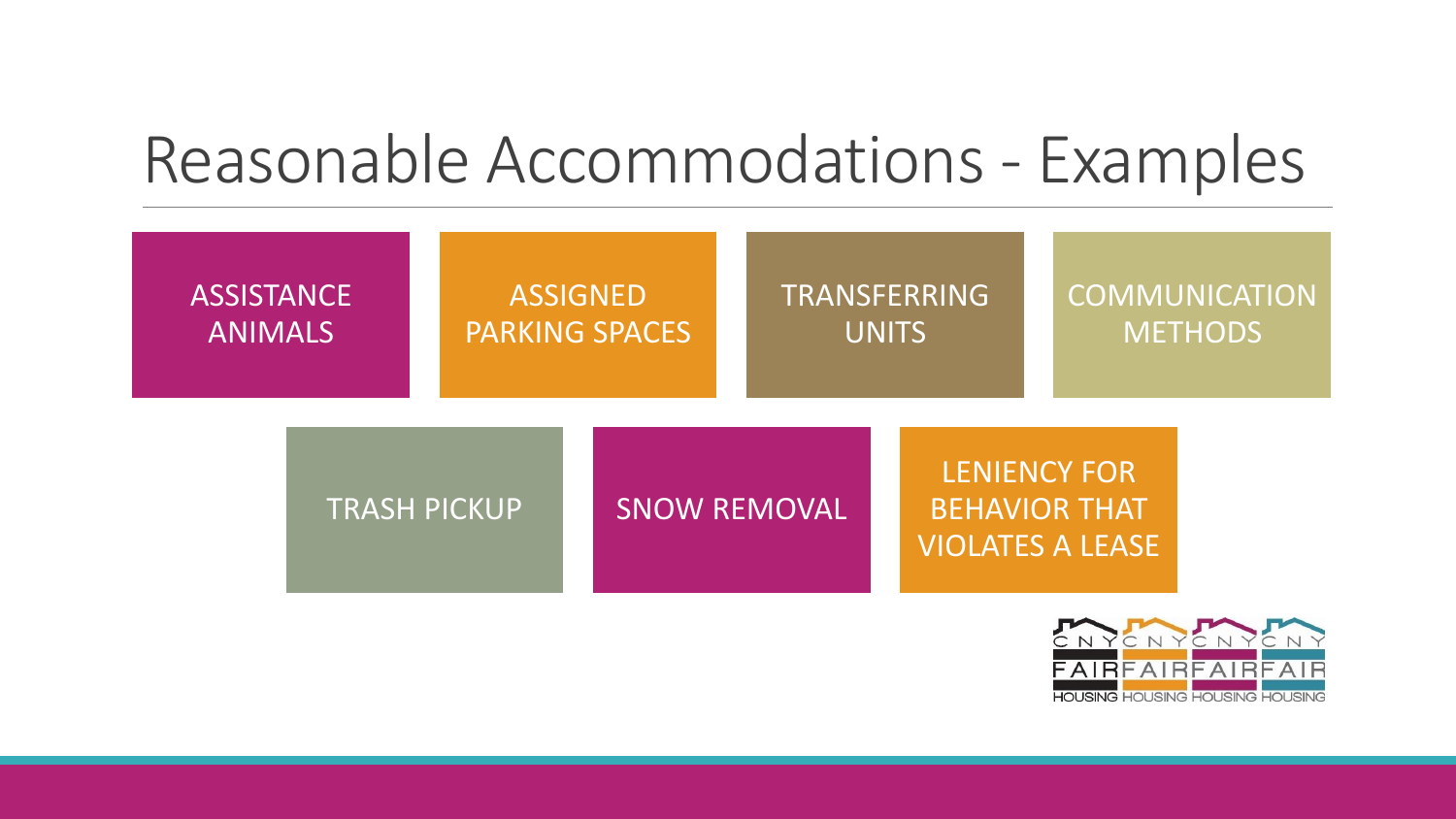#### Reasonable **Modifications**

Modification: a structural modification that is made to allow persons with disabilities the full use and enjoyment of their dwelling and related facilities.

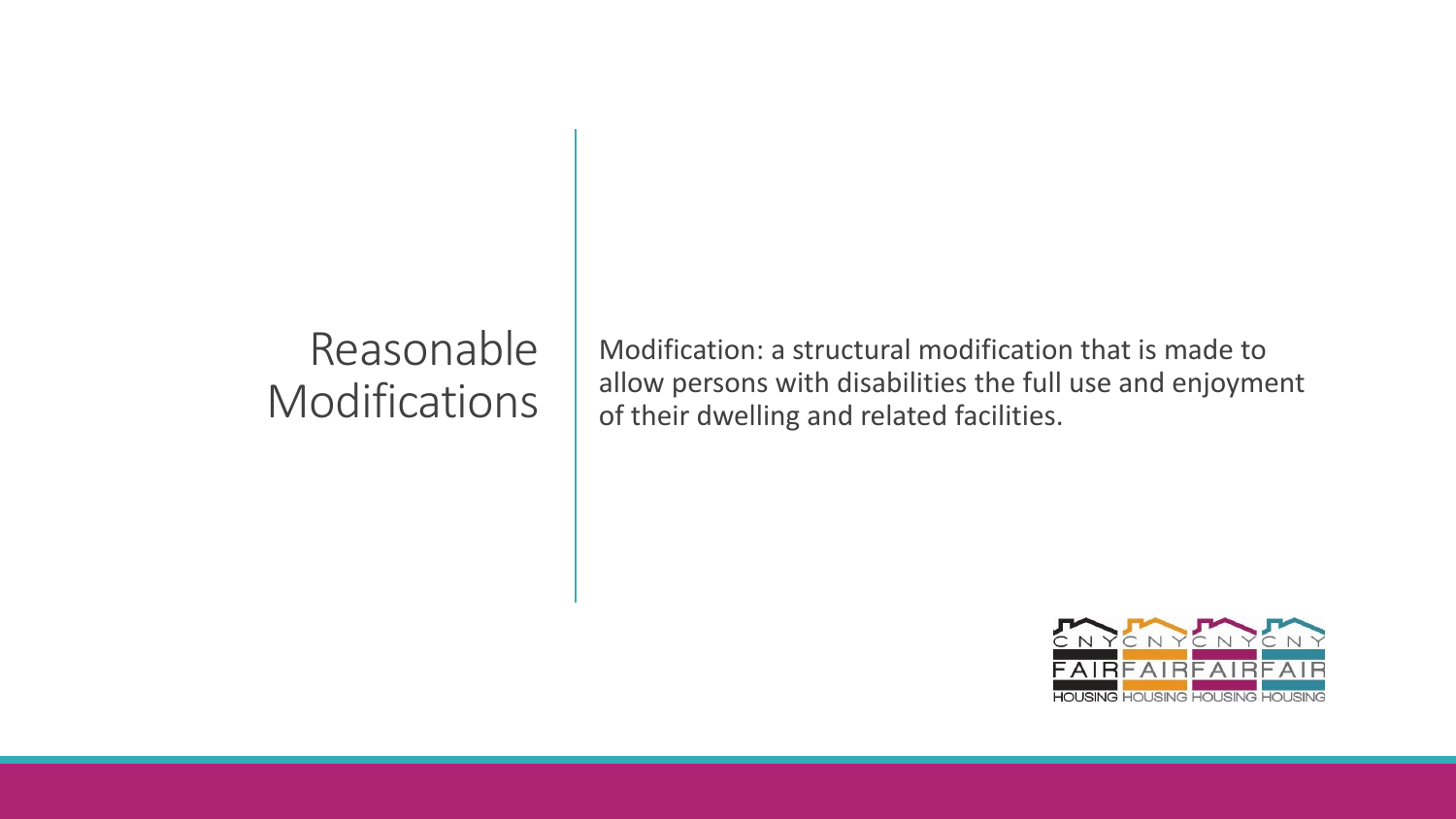# What is required to request a reasonable accommodation or modification?



Request does not need to be made in a particular way

- Tenant just needs to make their needs known to housing provider
- Recommend that requests be made in writing and ask that the housing provider responds in writing

A housing provider may have a particular form or process for requesting an accommodation or modification, but they cannot *require* that the tenant use that form or process.

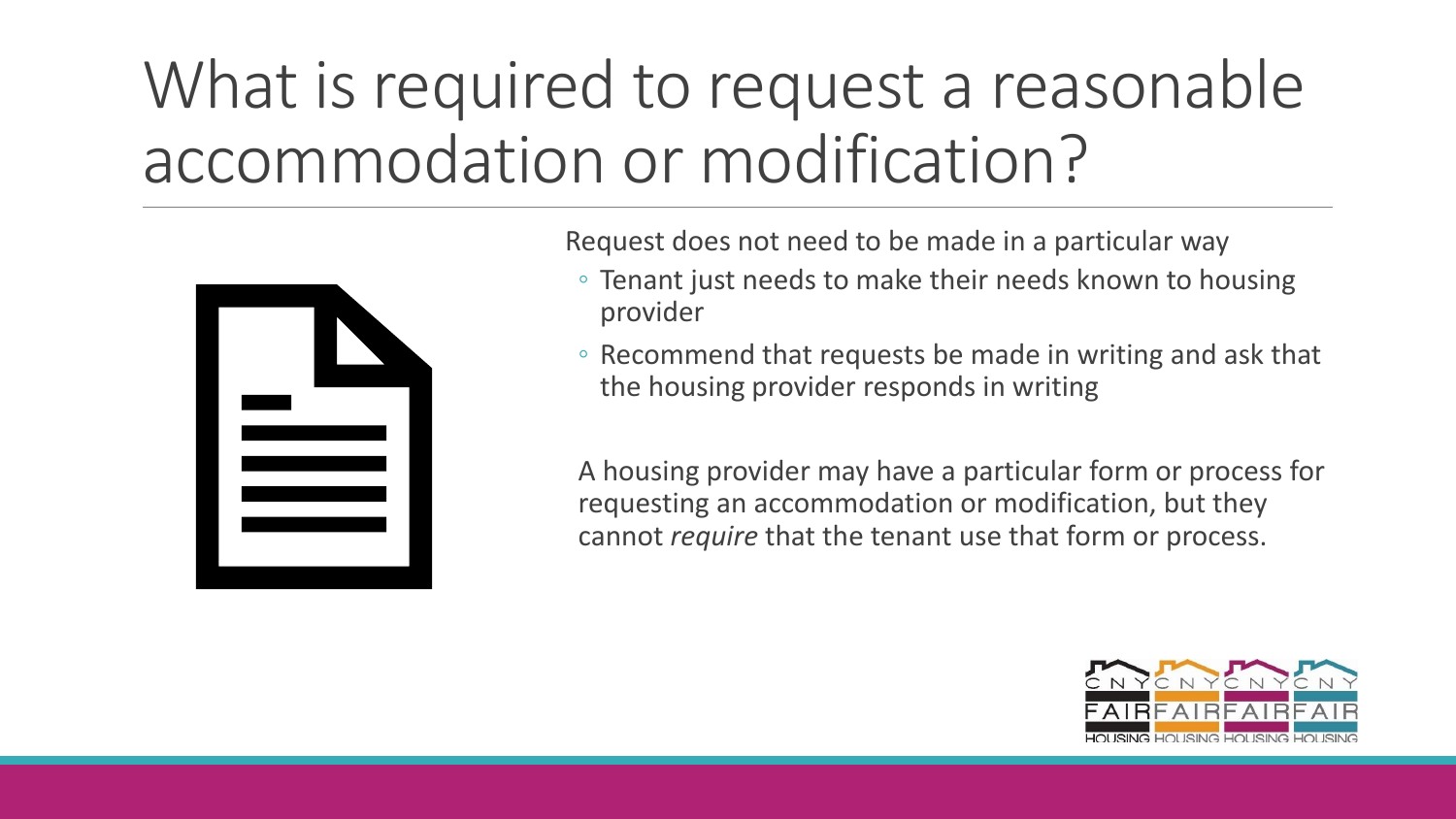## What is Reasonable?

- Changes that do not impose an undue financial and administrative burden or that would fundamentally alter the provider's operations
- Takes into account:
	- the financial resources of the provider
	- the costs of the accommodation or modification
	- the benefits to the requester
	- the availability or other, less expensive alternative options

Housing provider must approve the request unless they can prove that the request causes an undue financial and administrative burden.



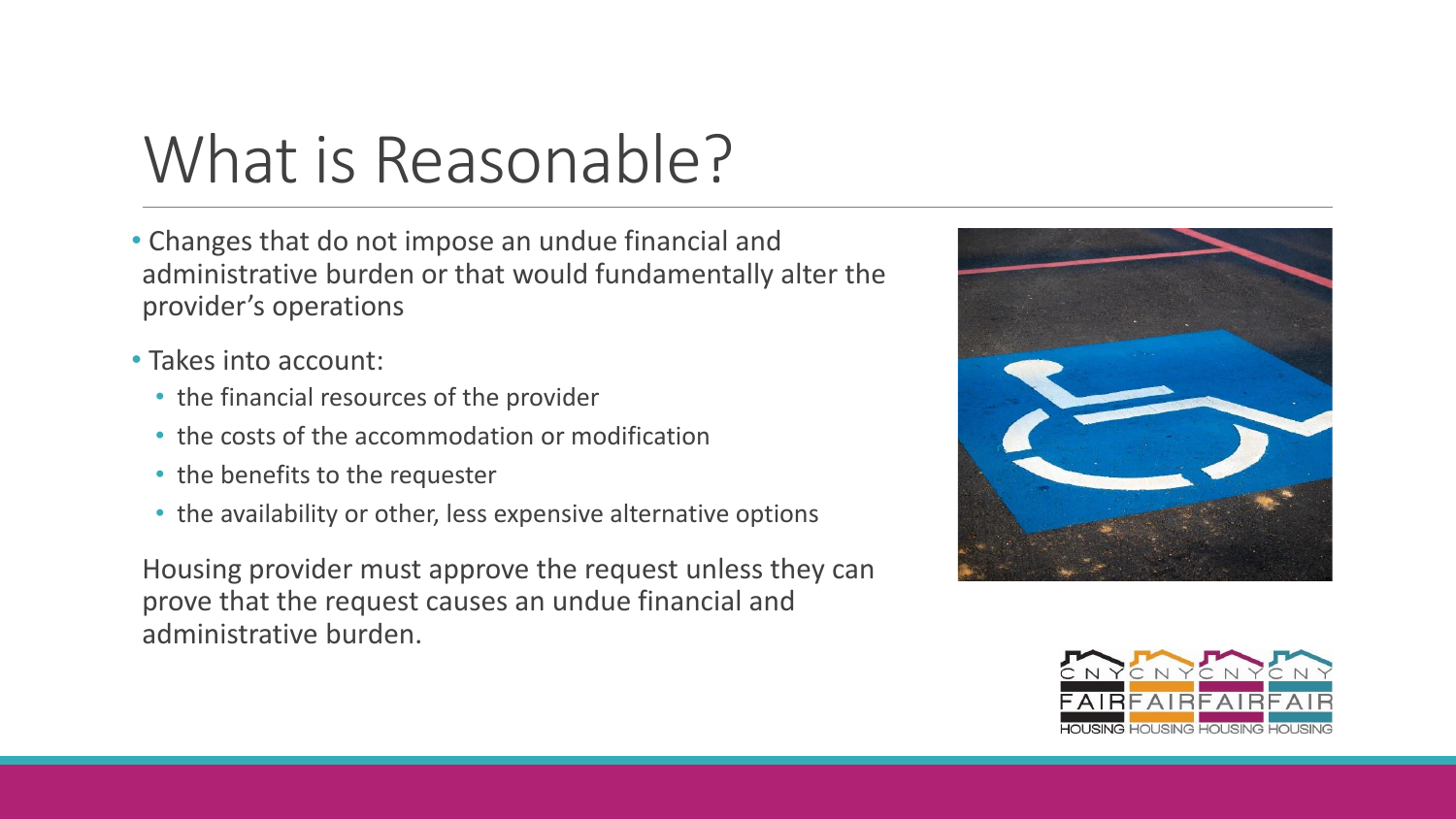## Reasonable Modifications – Who Pays?

Federally subsidized housing (public housing & other HUD subsidized housing): the housing provider is responsible for costs of all modifications.

Private housing: the tenant is responsible for paying for modifications within their units while the landlord is responsible for paying for some modifications to common areas.

However, if modifications are necessary due to failure to comply with design and construction standards, the housing provider is responsible for paying for the modification

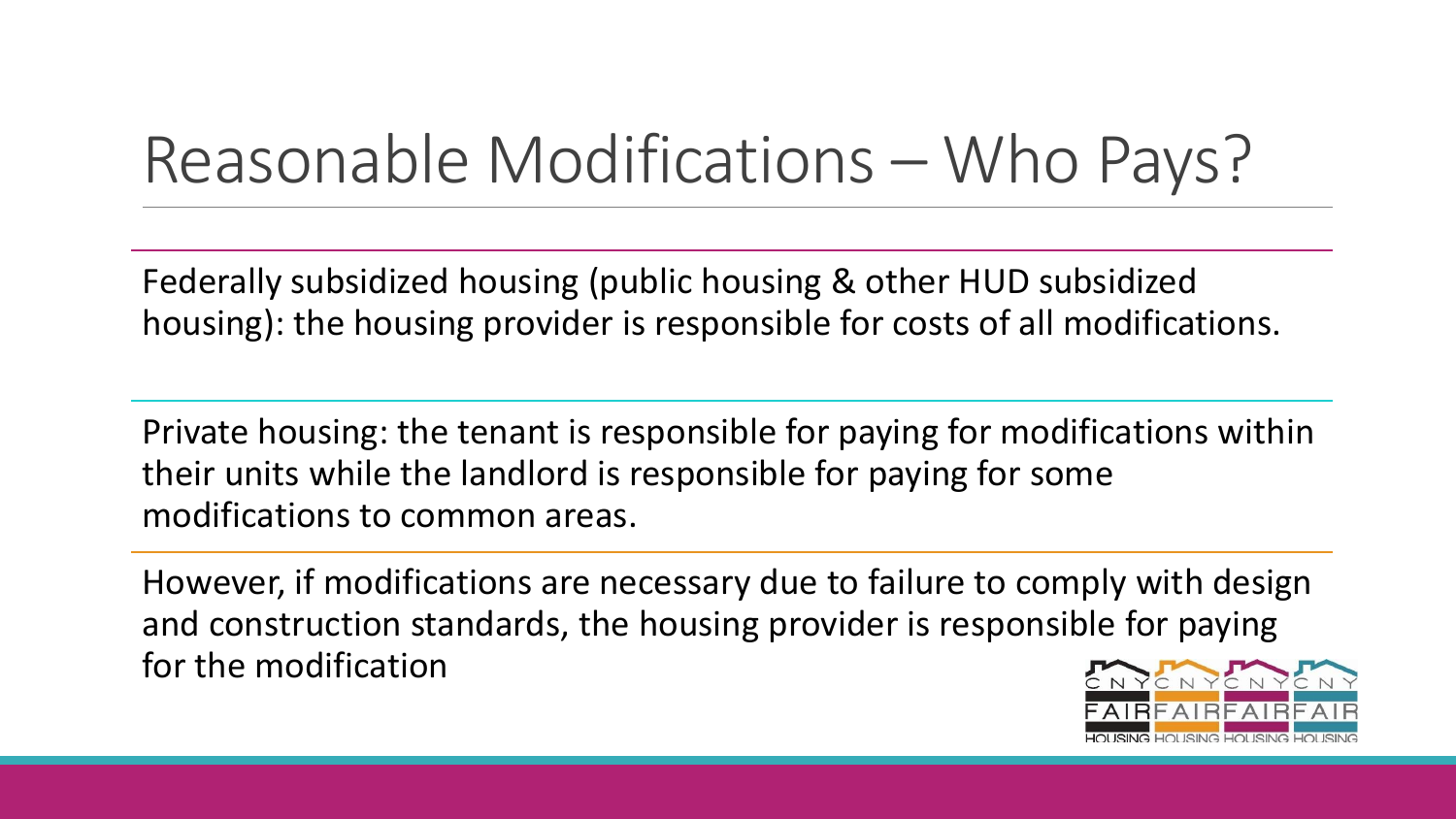### Harassment

•Sexual Harassment

- Quid Pro Quo: requests for sex in exchange for housing or housing services
- Hostile Living Environment: conduct that is severe or pervasive
- •Harassment can be written, verbal, or other conduct, and does not require physical contact
- •Sexual Orientation Harassment
- •Racial/Ethnic Harassment
- •Protections for Clients and for Persons Assisting Others to Exercise Fair Housing Rights

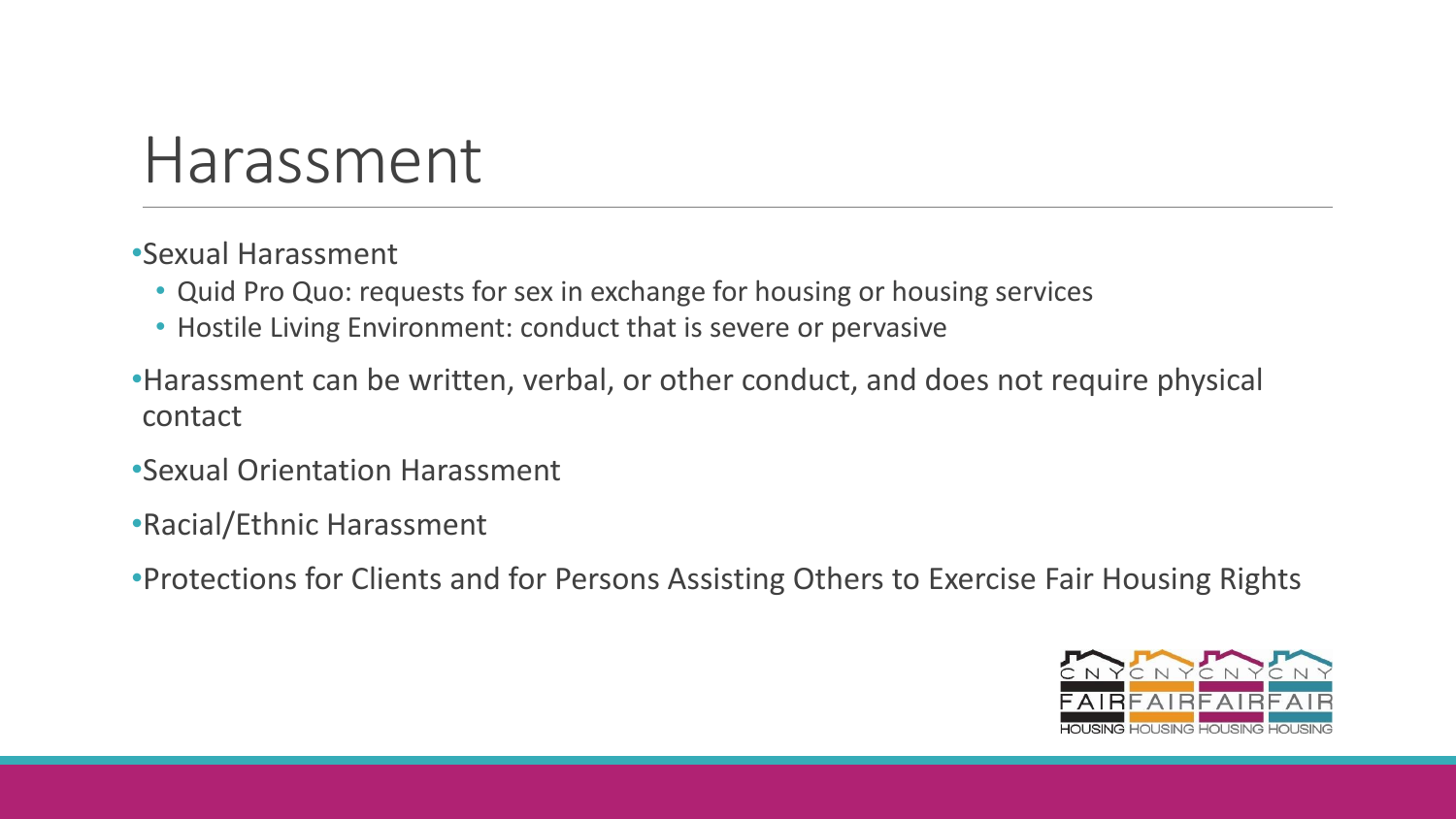## Retaliation

- A landlord cannot retaliate against you because you asserted your fair housing rights, or because you helped someone else assert their fair housing rights
- Effective June 12, 2019: a landlord also cannot retaliate against you for calling code enforcement
	- If a landlord attempts to evict you within a year of calling code enforcement, it will be presumed that it is retaliation

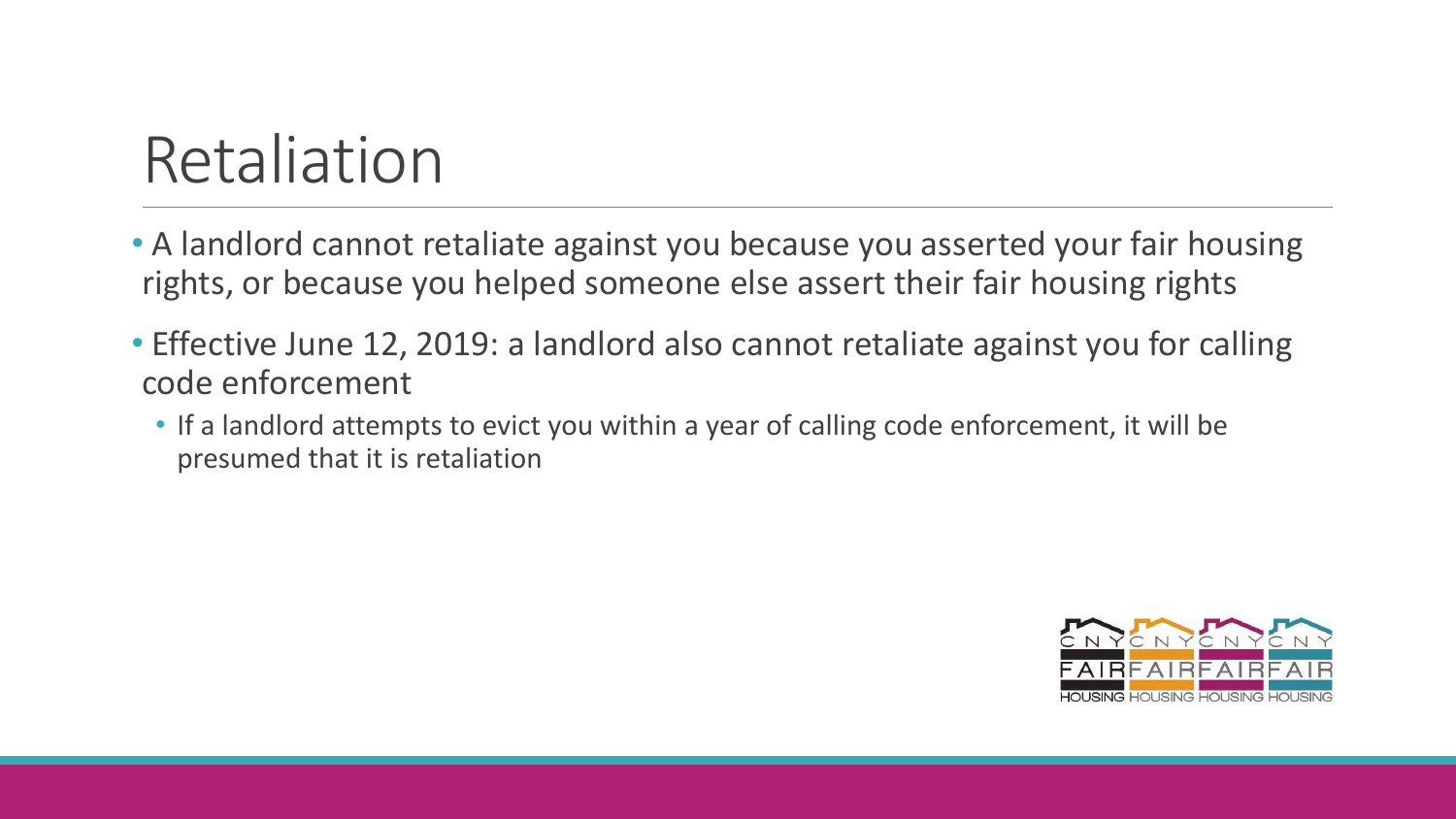Tenants' Rights – Finding an Apartment

In addition to other protections, a landlord cannot:

- Refuse to rent to a tenant because a prior arrest that did not result in a conviction
- Refuse to rent to a tenant simply because of a prior eviction
- **EXTERF Similarly, a landlord cannot refuse to rent to a tenant simply** because of a conviction

In both the case of a prior eviction and a prior conviction, the landlord must do an individualized assessment before making a decision

Effective June 12, 2019: A landlord also may not charge an application fee of more than \$20 and cannot charge more than a month's security deposit

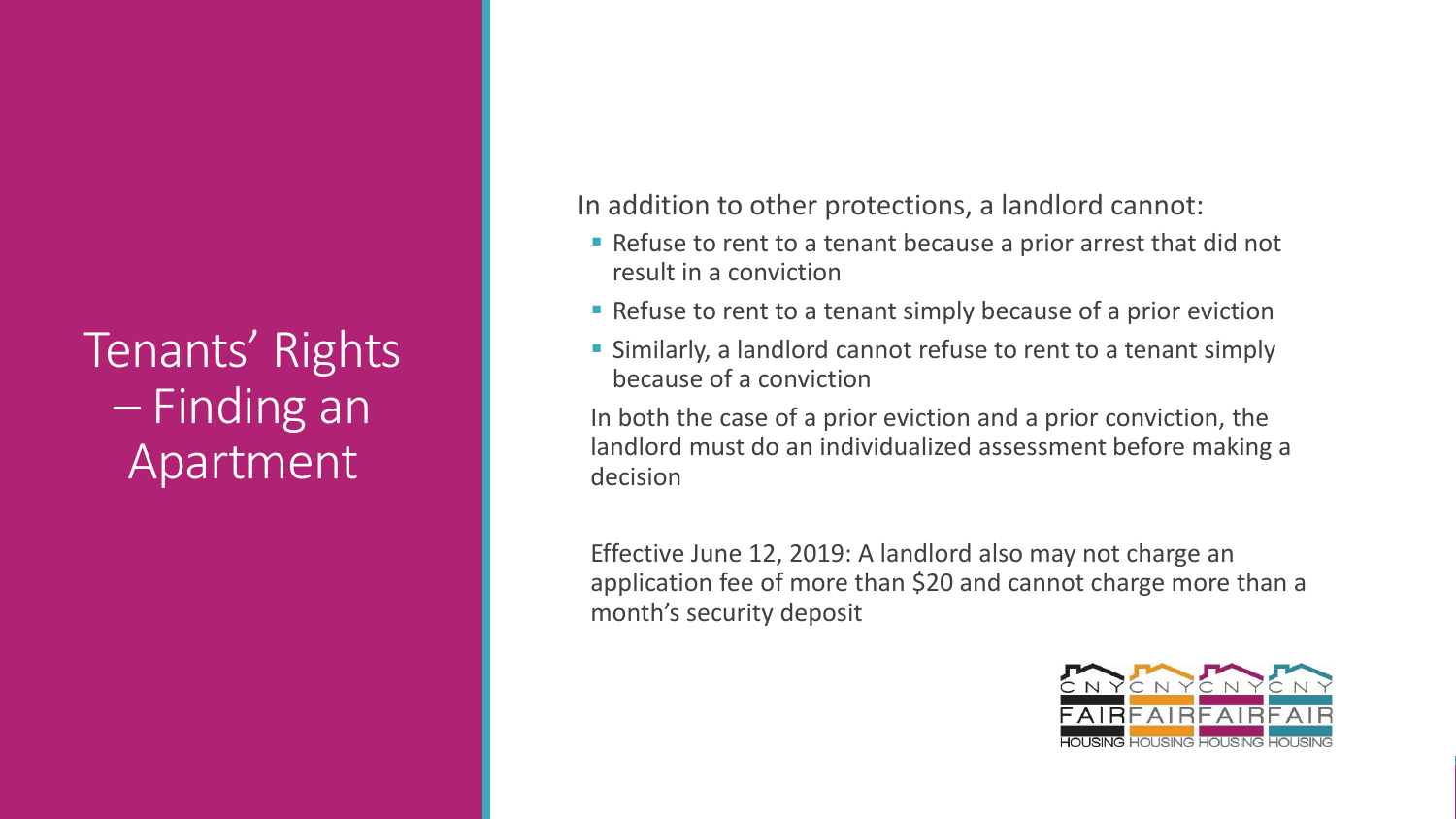#### Tenants' Rights - Rent

- Landlord can not raise the rent during a lease term.
- Landlord can raise rent on month-to-month tenant with at least one month notice.
	- However, effective October 12, 2019, to raise the rents or nonrenew requires:
		- 30 days notice if you've lived there less than a year
		- 60 days notice if you've lived there between 1 and 2 years
		- 90 days notice if you've lived there 2 years or more

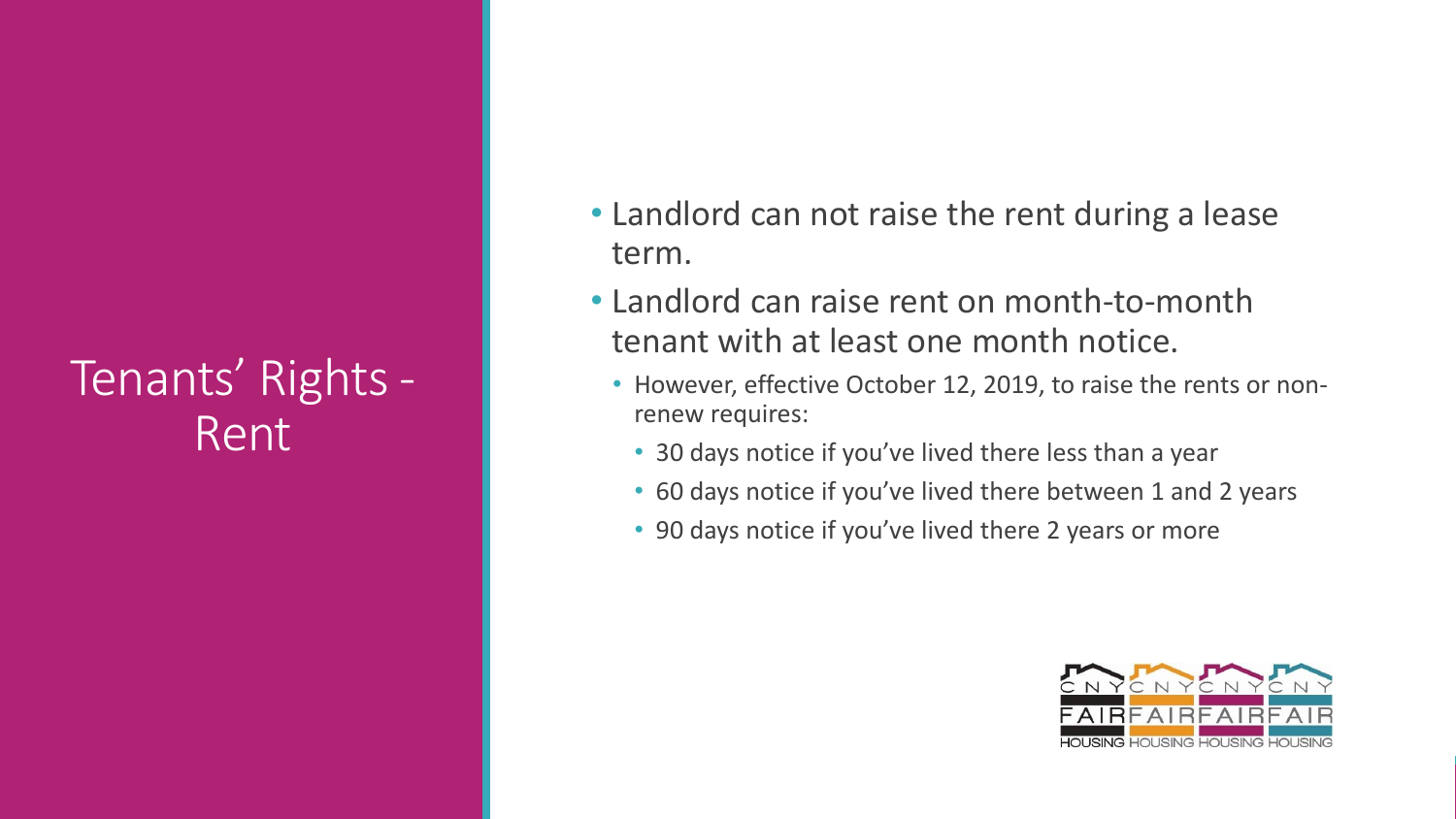# Tenants' Rights - Eviction

- **Example 1** Landlord must go to court to evict a tenant.
- **Example 1** Landlord does not need a reason to terminate tenancy for month-to-month tenant but must give proper notice – one month from date rent is normally paid.
- **Example 1** Landlord must have a sufficient reason to evict a tenant with a lease such as failure to pay rent, illegal activity, or repeated violation of the rental agreement.
- **Example 2** Also, no longer can a landlord refuse to rent to a tenant simply because of a prior eviction.